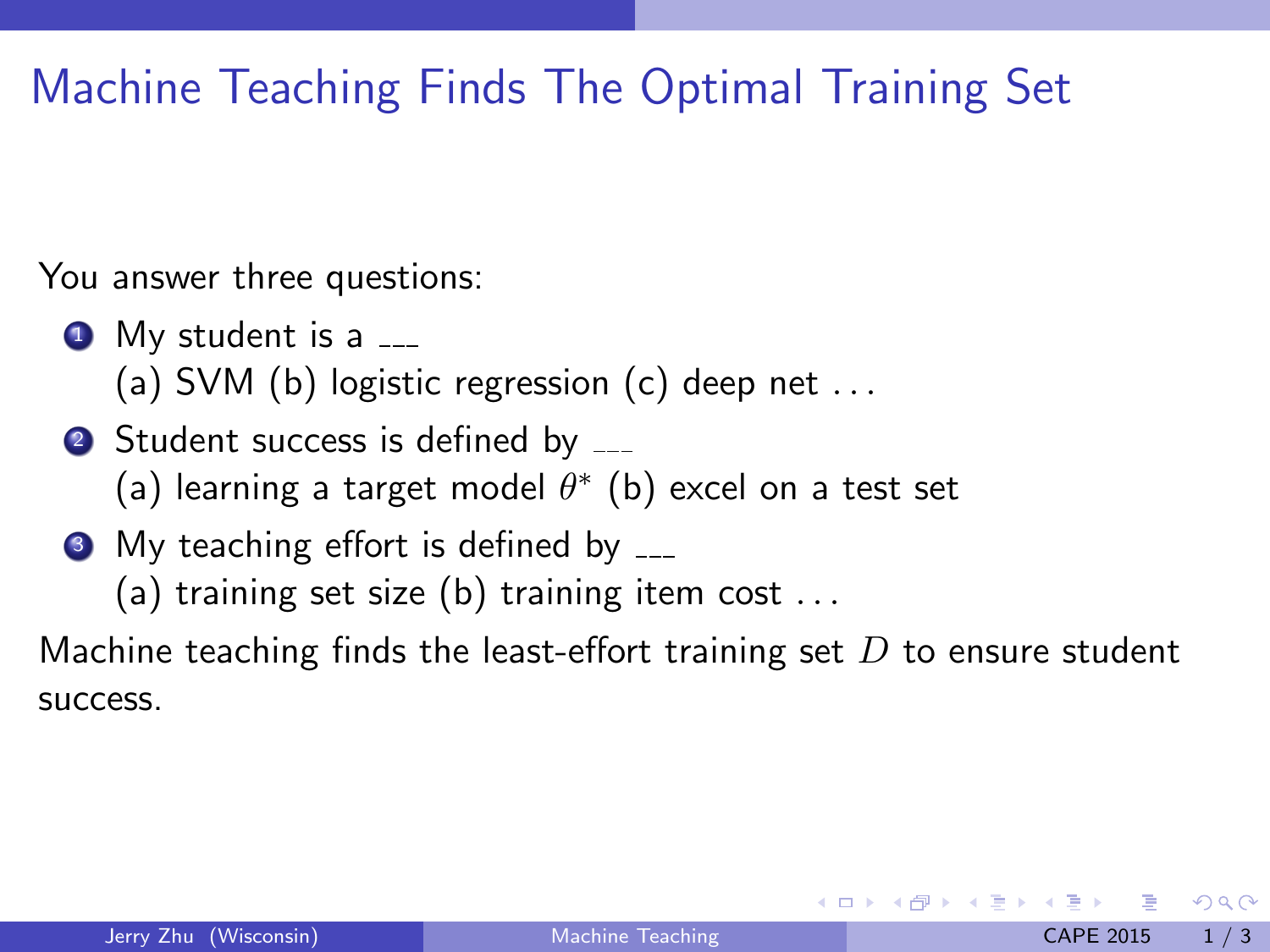## Machine Teaching  $=$  Inverse Machine Learning  $A(D)$ θ ∗  $\overline{A}^1 \theta^*$ A  ${\bar{\mathbf A}^1}$ D Θ

DD

 $D$ : training set,  $A$ : student's algorithm,  $\theta^*$ : target model

$$
\begin{array}{ll}\n\text{min} & \text{effort}(D) \\
\text{Teacher's task} \\
\text{s.t.} & \theta^* = A(D) \\
\text{Student's task, i.e. machine learning}\n\end{array}
$$

Bilevel optimization, many interesting results (e.g. only need one training item to teach an SVM)

4 D F

 $\Omega$